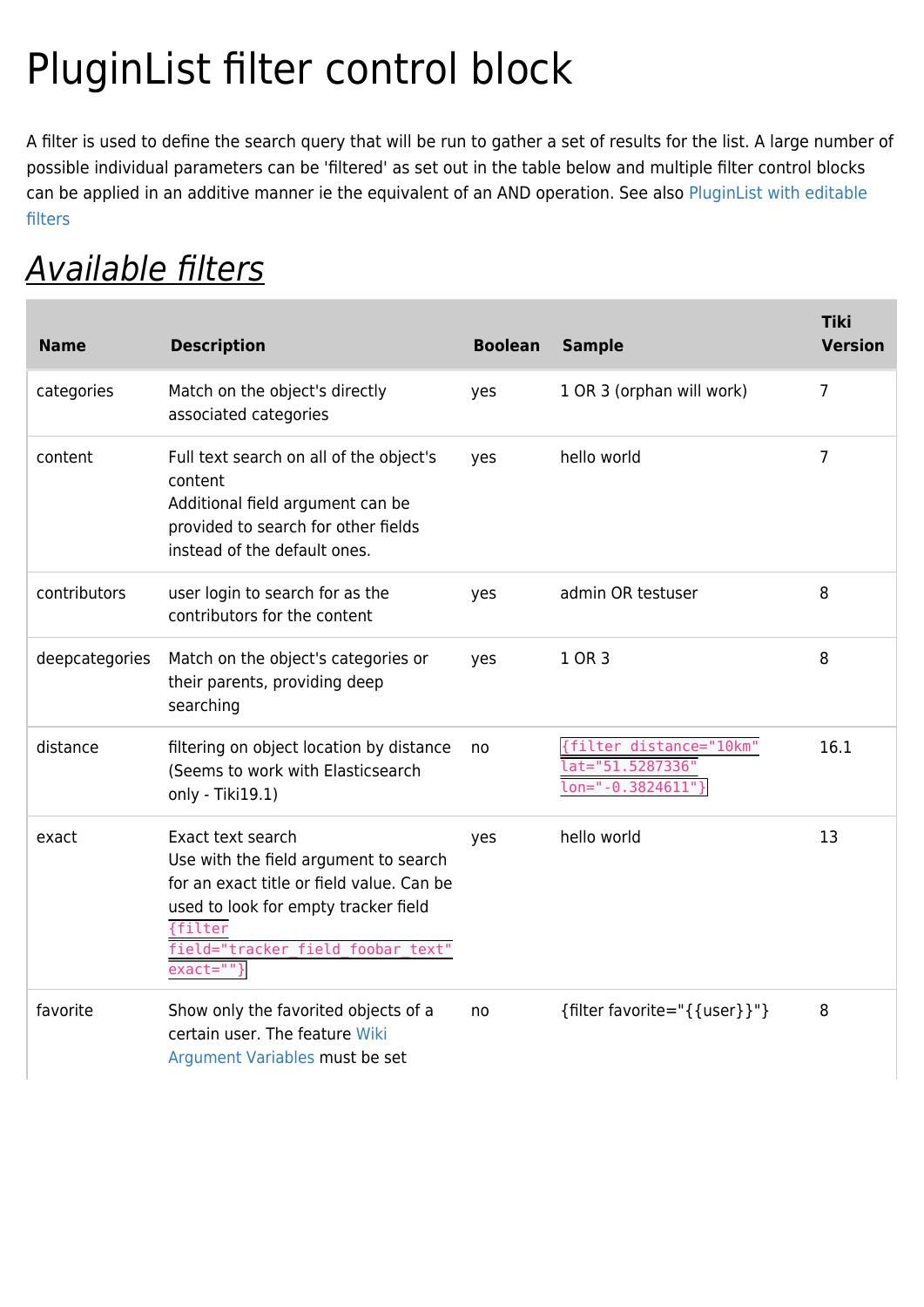| <b>Name</b> | <b>Description</b>                                                                                                                                                                     | <b>Boolean</b> | <b>Sample</b>                                                                                                                                                                                                                                                                  | <b>Tiki</b><br><b>Version</b>                                                  |
|-------------|----------------------------------------------------------------------------------------------------------------------------------------------------------------------------------------|----------------|--------------------------------------------------------------------------------------------------------------------------------------------------------------------------------------------------------------------------------------------------------------------------------|--------------------------------------------------------------------------------|
| field       | Basic filter by field contents<br>For the full list of fields see Unified<br>Index                                                                                                     | yes            | {filter field="title"<br>content="foo"},<br>{filter field="tracker_id"<br>content="42"}<br>{filter<br>field="tracker field foobar"<br>content="John Doe"}<br>{filter<br>field="tracker_status"<br>content="o OR p"}<br>{filter<br>field="blog excerpt"<br>content="Some text"} | $7$ (and<br>onwards<br>with<br>more<br>fields<br>arriving<br>most<br>releases) |
| language    | Search on the object's language (2-<br>letter code) when available. unknown<br>is used when unspecified.                                                                               | yes*           | en or fr OR unknown                                                                                                                                                                                                                                                            | $\overline{7}$                                                                 |
| multivalue  | needed when filtering on array type<br>fields like users' groups                                                                                                                       | no             | <b>Customers OR Staff</b>                                                                                                                                                                                                                                                      | ?                                                                              |
| personalize | to filter down to own contributions<br>without relying on argument variables                                                                                                           | ?              | ?                                                                                                                                                                                                                                                                              | 12                                                                             |
| range       | A date (unix timestamp) range<br>Must have from and to arguments<br>specified                                                                                                          | no             |                                                                                                                                                                                                                                                                                | 8                                                                              |
| range       | In Tiki 9, from and to can now take<br>now instead of a unix timestamp, and<br>you can also set either from or to<br>together with "gap" to specify the one<br>relatively to the other | no             |                                                                                                                                                                                                                                                                                | 9                                                                              |
| relation    | Must have certain relation<br>Additional field arguments<br>objecttype and qualifier (the<br>relationship) must be specified                                                           | no             | $ject_id >$                                                                                                                                                                                                                                                                    | 8                                                                              |
| similar     | Find objects similar to this or a<br>specified other object                                                                                                                            | no             | Similar to current:<br>{filter similar="this"}<br>or {filter similar=""}<br>Similar to tracker item:<br>{filter<br>similar="trackeritem:42"}                                                                                                                                   | 21.2                                                                           |
| textrange   | A text range<br>Must have from and to arguments<br>specified                                                                                                                           | no             |                                                                                                                                                                                                                                                                                | 8                                                                              |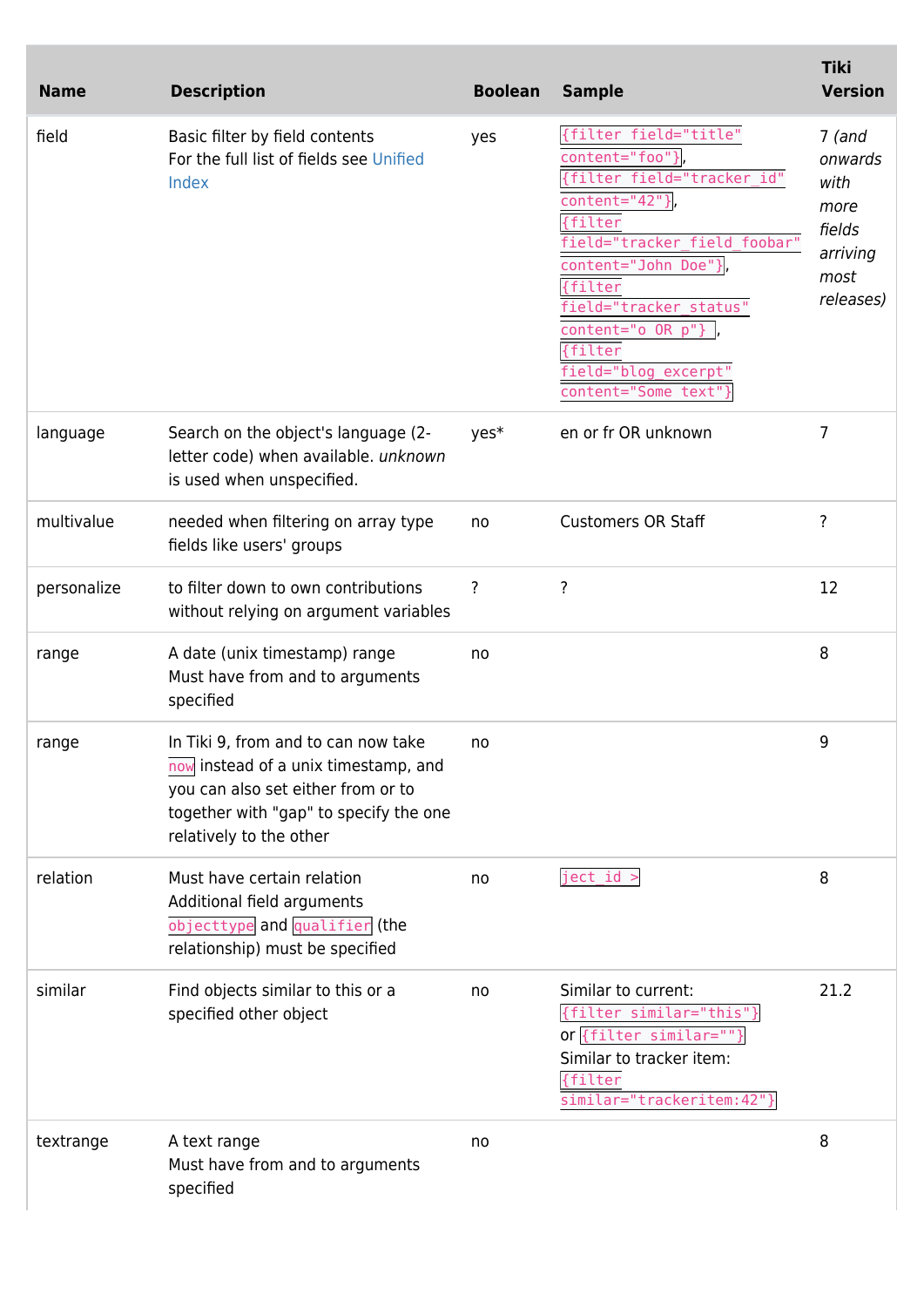| <b>Name</b> | <b>Description</b>    | <b>Boolean</b> | <b>Sample</b>                                                                                                                            | <b>Tiki</b><br><b>Version</b> |
|-------------|-----------------------|----------------|------------------------------------------------------------------------------------------------------------------------------------------|-------------------------------|
| type        | Filter on object type | no             | wiki page (from Tiki 8 you can<br>search for multiple types by<br>providing a comma separated<br>list)<br>trackeritem to search trackers | 7/8<br>$11$ or<br>earlier     |

\* AND matching won't make much sense, single-value field

### Boolean Syntax

When applying an individual filter more complex logic can also be applied using a Boolean syntax - that applies to all aspects of [Unified Search](http://dev.tiki.org/Unified%20Search) - e.g. when filtering on content you could exclude all items not containing the word "water" by using:

```
{filter content="NOT water"}
```
### Empty or Non-empty

To filter for a **empty** or **non-empty** fields, the syntax might depend on the [Search and List from Unified Index](https://doc.tiki.org/Search-and-List-from-Unified-Index) engine.

- When using "MySQL Full Text Search" or "Elasticsearch" as the Unified Search Engine, you can use these syntaxes:
	- to include all **non-blanks non-NULL** values:

```
{filter content="NOT "}
```
to include all **blanks** OR **NULL** values:

```
{filter exact=""}
```
○ Note: it's not possible at the moment to perform an OR or AND filter operation where one of the elements is blank and the other is not, e.g.: " OR 1".

### Category (categories)

#### categories vs deepcategories

The **categories** filter parameter will work like an EXACT filter and in the sample below ONLY object within the category 27 will be outputted. You can filter more categories by adding "AND" or "OR" operator.

```
Will output category 27 objects
{filter categories="27"}
```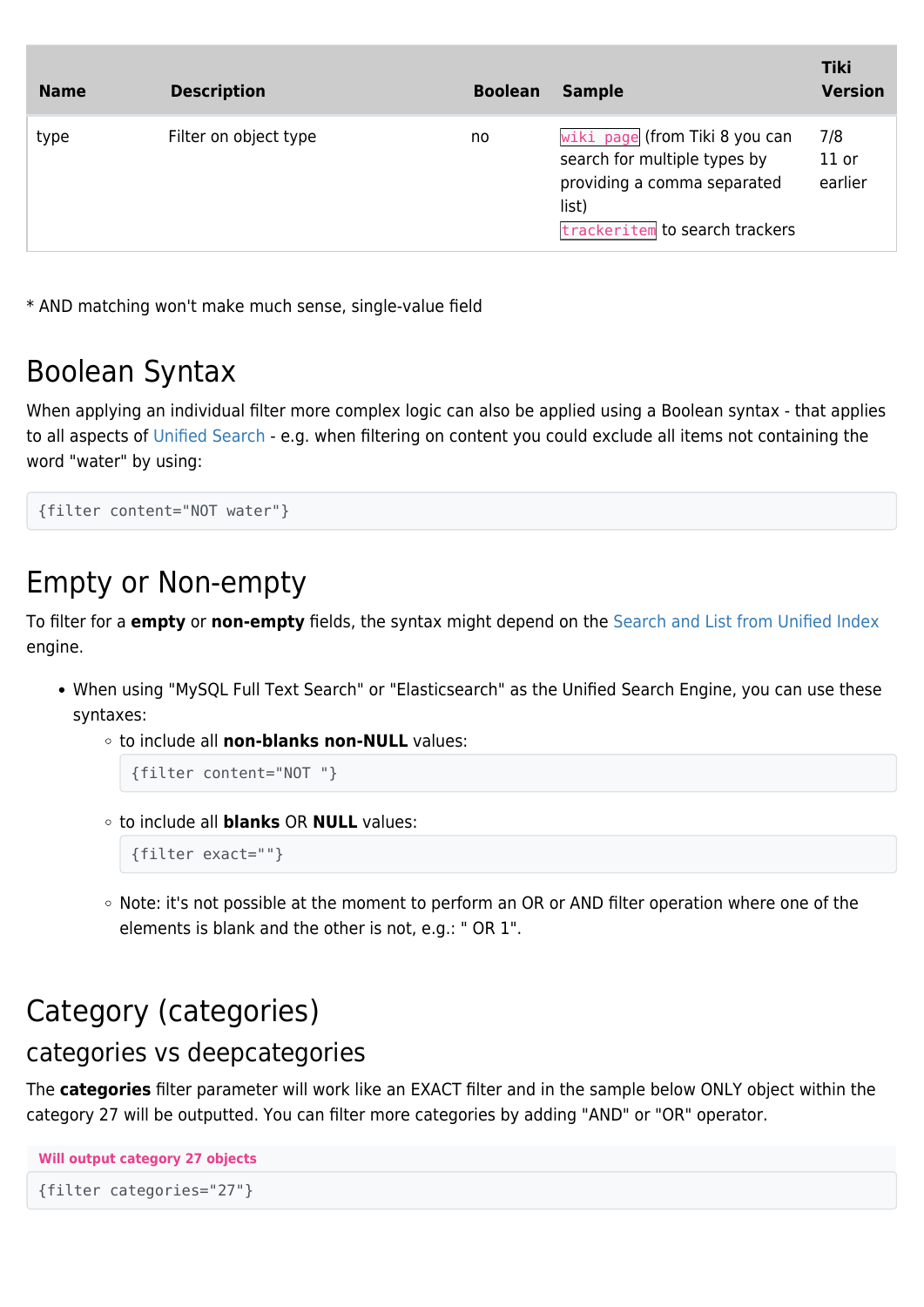The **deepcategories** filter parameter will work like a more flexible filter and in the sample below object within the category 27 or object in a child category of 27 will be outputted. Same, you can filter more categories by adding "AND" or "OR" operator.

```
Will output category 27 and children objects
```

```
{filter deepcategories="27"}
```
#### Empty for category

Tiki has a specific filter for object that are not categorised

```
{filter categories="orphan"}
```
## Peculiarities for Elasticsearch

When using [Elasticsearch](https://doc.tiki.org/Elasticsearch) as the [Unified Search Index,](https://doc.tiki.org/Search-and-List-from-Unified-Index) you need to be aware of a few peculiarities:

- 1. To filter by **exact value** use the tracker field perm name **with the tracker\_field\_ prefix**
- 2. To filter by **exact EMPTY value** (i.e. missing value), **use the \_text version of the permanent name** for that field where available.
	- MySQL index works with non text version too but elastic does not. The reason is that Radio button, dropdown and a number of other fields use the normal permName field as identifier and add a \_text version which is a plain text.
	- In Elasticsearch, this means that identifiers are exact-matches they are not analyzed by search index and wildcard searches (like the empty one) does not work on them. Plain text, on the other hand, support wildcard searches, are analyzed and thus, work for exact="" search.
- 3. When you use a field (let's say radio button, or dropdown, for instance) with a value "No", you will get some problems when search for that value in [Elasticsearch](https://doc.tiki.org/Elasticsearch) since "No" is a stopword in [Elasticsearch](https://doc.tiki.org/Elasticsearch).
	- This is defined in the "Control Panel > Search" where you can exclude it to not be a stopword.
	- o Being a stopword means that for analyzed string fields like tracker field myPermanentName text, searching for stopword will result in nothing and searching for an empty value will show those fields containing a stopword. So, instead of seeing all empty ones, you will see all empty ones and all the ones that have a stopword in them - like all the "No" ones. This is undesired, so if you have such a field and need to filter on a stopword, please update the list of stopwords to exclude that specific value.

### Examples

### 1.1.1. Basic

#### **Basic usage**

```
{LIST() } {pagination max="10"}
     {filter content="hello world"}
     {filter categories="1 AND 2"}
     {filter language="en or unknown"}
     {filter type="wiki page,trackeritem"}
```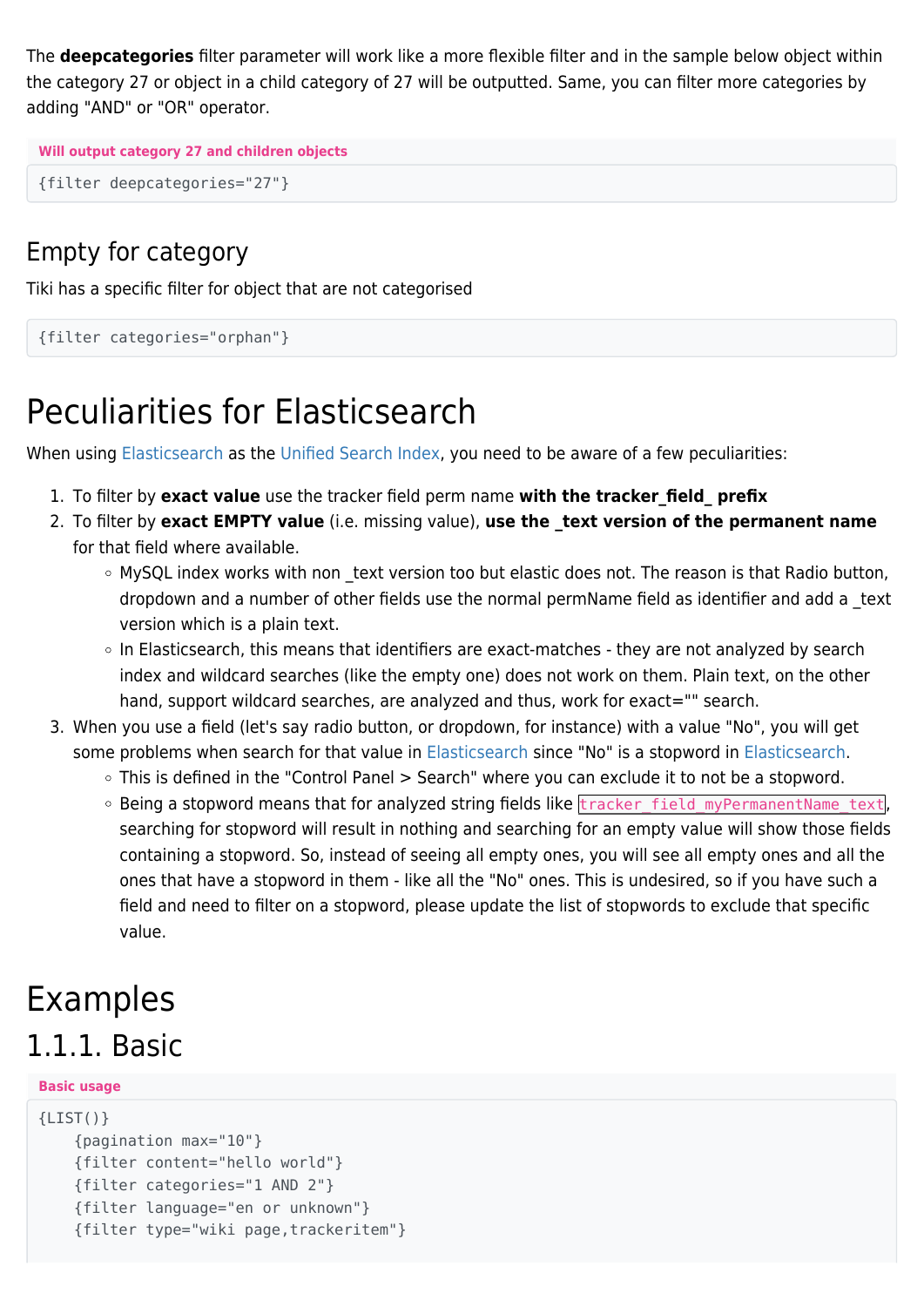```
 {filter range="modification_date" from="2014-01-01" to="last week"}
{LIST}
```
The date filters use [strtotime](https://php.net/strtotime) to convert various common formats to Unix epoch. Unlike what the documentation previously said, this has always been the case.

### 1.1.2. File gallery

```
File gallery
{LIST() } {pagination max="11"}
     {filter field="gallery_id" content="5"}
{LIST}
```
#### 1.1.2.1. File gallery to display an image in a smarty template

```
Display image
{LIST() } {filter type="file"}
     {pagination max="1"}
     {filter field="gallery_id" content="5"}
     {OUTPUT()}<img src="display{display name="object_id"}" alt="">{OUTPUT}
{LIST}
```
#### 1.1.3. Date ranges

Parameters to, from and gap:

- The idea is that you specify the value in **to** as the **last day you want that filter to work on**.  $\circ$  For instance: 1 week ago or "-1 week" - both should work with php's strtotime() parsing.
- Then, the **gap** should cover the whole previous date range that you need. If you want, for instance, items older than 1 week, you can use a number there as big as you can, for instance **40 years** (of course not going beyond 1970 as this is the start of the UNIX era and strtotime will return odd results).
- And the idea of parameter **from** is that you specify the **first day you want that filter to work on**.

Note that the upper boundary of the range is not included in the search

In [Tiki 15](https://doc.tiki.org/Tiki15), the date filters are based on seconds and the following are possible:

**Tiki 15+**

{filter range="tracker field myDate" gap="86400" to="now"}  $\{ *$  Within the last day  $*$ }

From [Tiki 16+](https://doc.tiki.org/Tiki16), the date filter has been "humanised" and the following date filters are possible: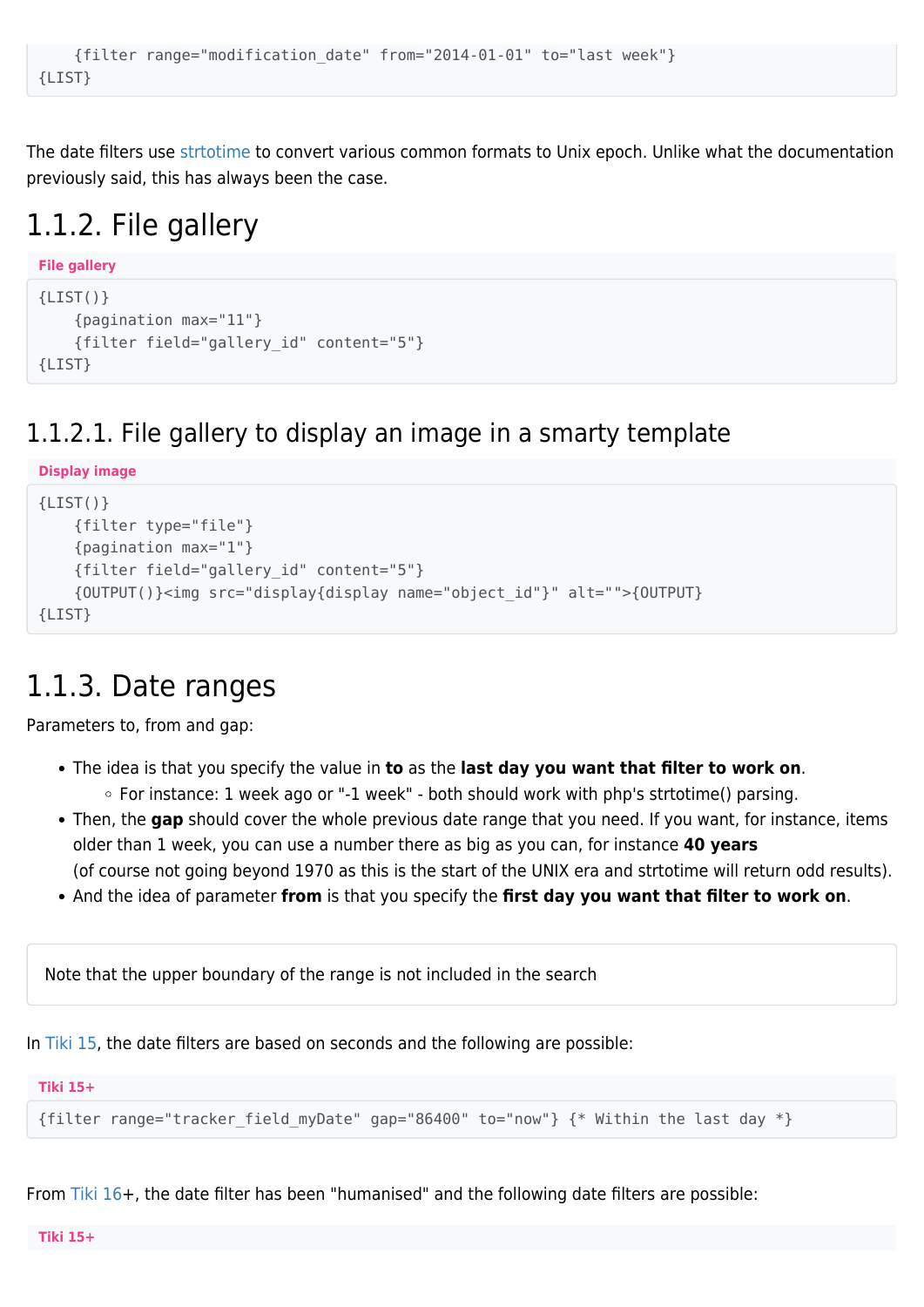```
{filter range="tracker field myDate" gap="1 day" to="now"} \{ * Within the last day *}
         {filter range="tracker_field_myDate" gap="10 years" to="-1 week"} {* Older than one
week *}
     {filter range="tracker_field_myDate" gap="1 week" to_field="tracker_field_myDeadline"} {*
1 week before the deadline *}
     {filter range="modification_date" from="-10 years" gap="1 year"} {* Between 9 and 10 years
ago *}
    {filter range="modification_date" gap="1 year" to="10 years"} {* In between 9 and 10 years
from now *}
    {filter range="modification_date" from="-40 years" to="now"} {* Within the last 40 years;
a.k.a. "in the past" *}
     {filter range="modification_date" from="2014-01-01" to="last week"}
```
You can also filter using human value like this month, next month, etc.

```
{filter range="creation_date" from="first day of this month" to="first day of next month
mid"} => This month
{filter range="creation_date" from="first day of previous month" to="first day of this month"}
=> Previous month
```
#### 1.1.3.1. Unix timestamps

Unix timestamps may also be used. In Tiki  $9+$ , the following date filters are possible:

```
Tiki 9+
{filter range="modification_date" from="1317427200" to="now"}
     {filter range="modification_date" gap="31536000" to="now"}
     {filter range="modification_date" from="now" gap="31536000"}
```
#### 1.1.4. Numeric ranges

Note that the upper boundary of the range is not included in the search

When you use **[Elasticsearch](https://doc.tiki.org/Elasticsearch)** as the [unified search index,](https://doc.tiki.org/Search-and-List-from-Unified-Index) you can reuse the same parameters to, from and gap that are shown above for **Date ranges**:

```
Tiki 15
{filter range="tracker_field_myPermanentName" from="40" gap="100"}
```
This will display items which have the field with [permanent name](https://doc.tiki.org/Permanent-Names) "myPermanentName" with values starting at 40 and up to 100 numbers higher (from 40 to 140).

#### 1.1.5. Tracker with categories

```
Filter in a specific tracker
{LIST() } {list max="10"}
```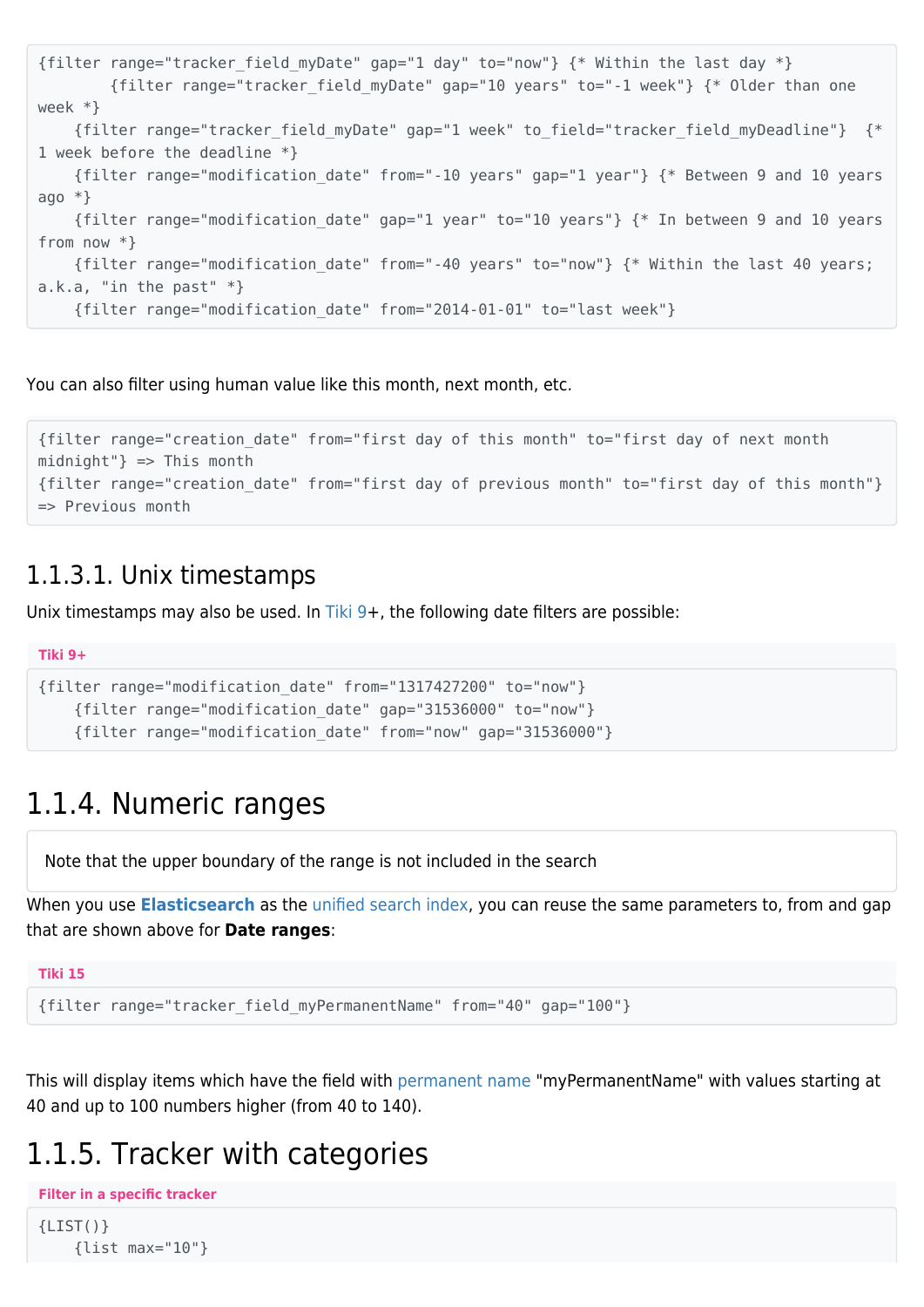```
 {filter content="hello world"}
     {filter categories="1 AND 2"}
     {filter content=5 field=tracker_id}
{LIST}
```
#### 1.1.6. Tracker and logged user items

```
Filter in a specific tracker and the logged user item(s) - single user selection
{LIST()}
{list max="1"}
{filter content="2" field="tracker_id"}
{filter field="tracker_field_username" content="{{user}}"}
{LIST}
```
• Any other [Wiki Argument Variables](https://doc.tiki.org/Wiki-Argument-Variables) can be used.

If you have usernames made of several words and containing space(s) between them "content" filter won't work. You'll need to use "exact".

**Filter in a specific tracker and the logged user item(s) - single user selection, username contain space(s)**

```
{LIST()}
{list max="1"}
{filter content="2" field="tracker_id"}
{filter field="tracker_field_username" exact="{{user}}"}
{LIST}
```
If you have your tracker set up to allow selecting several users in the tracker field users, you have to use instead:

```
Filter in a specific tracker and the logged user item(s) - multiple user selection
```

```
{LIST() }{list max="1"}
{filter content="2" field="tracker_id"}
{filter field="tracker_field_username" multivalue="{{user}}"}
{LIST}
```
#### 1.1.7. Tracker item status

```
Filter by tracker item status
{LIST() } {filter content="2" field="tracker_id"}
   {filter field="tracker_status" content="o OR p"}
{LIST}
```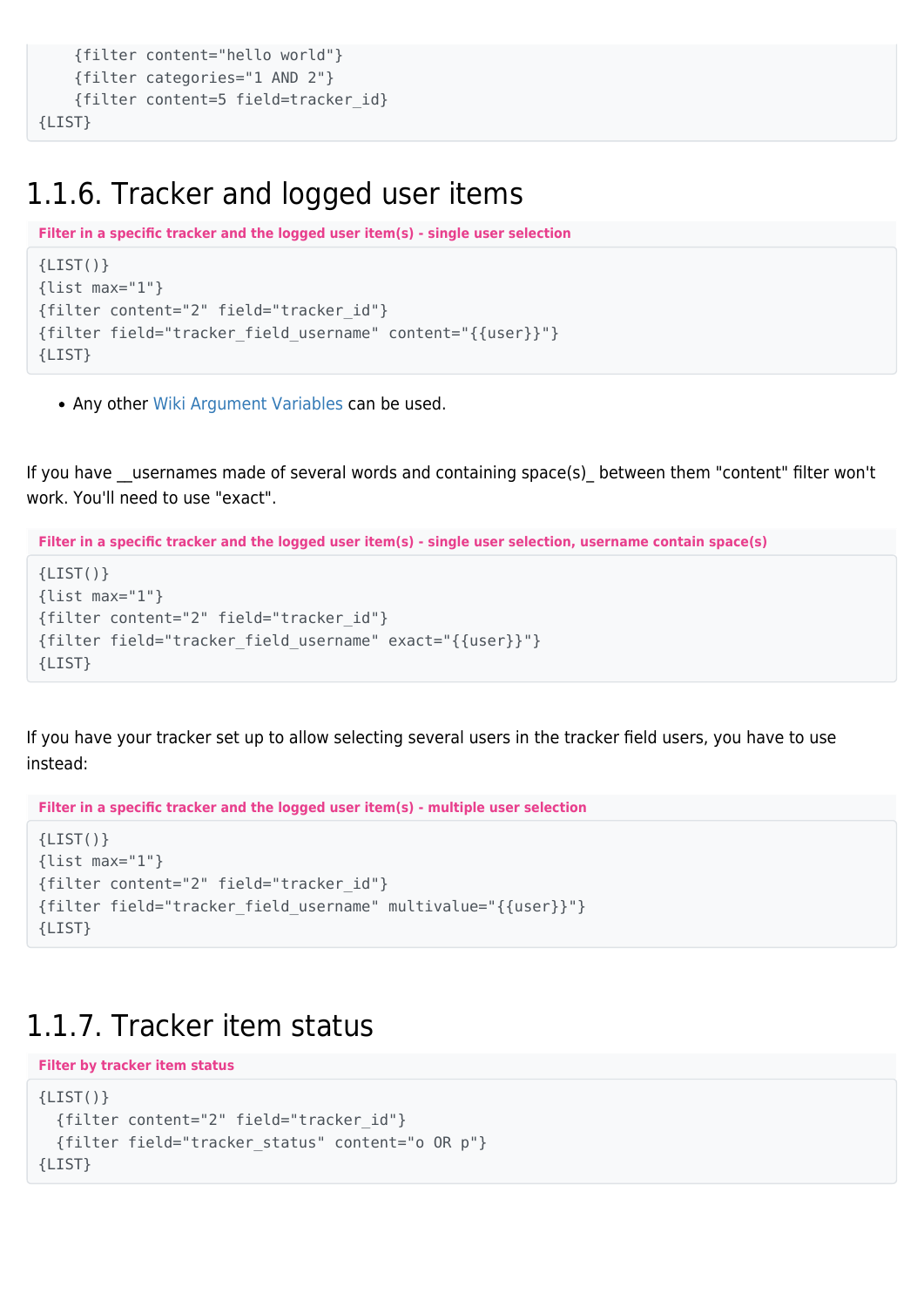#### 1.1.8. Tracker items with empty field

```
Filter tracker items having an empty field (exact match)
{LIST()} {filter content="2" field="tracker_id"}
   {filter field="tracker_field_fieldPermanentName" exact=""}
{LIST}
```
#### 1.1.9. Tracker items title that start with the letter B

Note: This is the object title, for the tracker items it is set in the fields (list) parameters.

```
Display the items with a title that start with the letter B
{LIST()}
   {filter content="2" field="tracker_id"}
    {filter field="title_initial" content="B"}
{LIST}
```
### 1.1.10. Wiki pages with partial match

**Filter wiki pages with a partial match with some text string such as 'foo'**

```
{LIST() } {filter type="wiki page"}
   {filter field="title" content="foo"}
{LIST}
```
### 1.1.11. Wiki pages with partial match and spaces in string

**Filter wiki pages with a partial match with some text string containing spaces such as 'foo bar'**

```
{LIST()}
   {filter type="wiki page"}
   {filter field="title" content="\"foo bar\""}
{LIST}
```
### 1.1.12. Wiki pages with exact match and spaces in string

**Filter wiki pages with an exact match with some text string containing spaces such as 'foo bar'**

```
{LIST() } {filter type="wiki page"}
   {filter field="title" exact="foo bar"}
\{I TST\}
```
#### 1.1.13. Wiki pages with boolean partial matches and spaces in strings

**Filter on literal text with spaces in**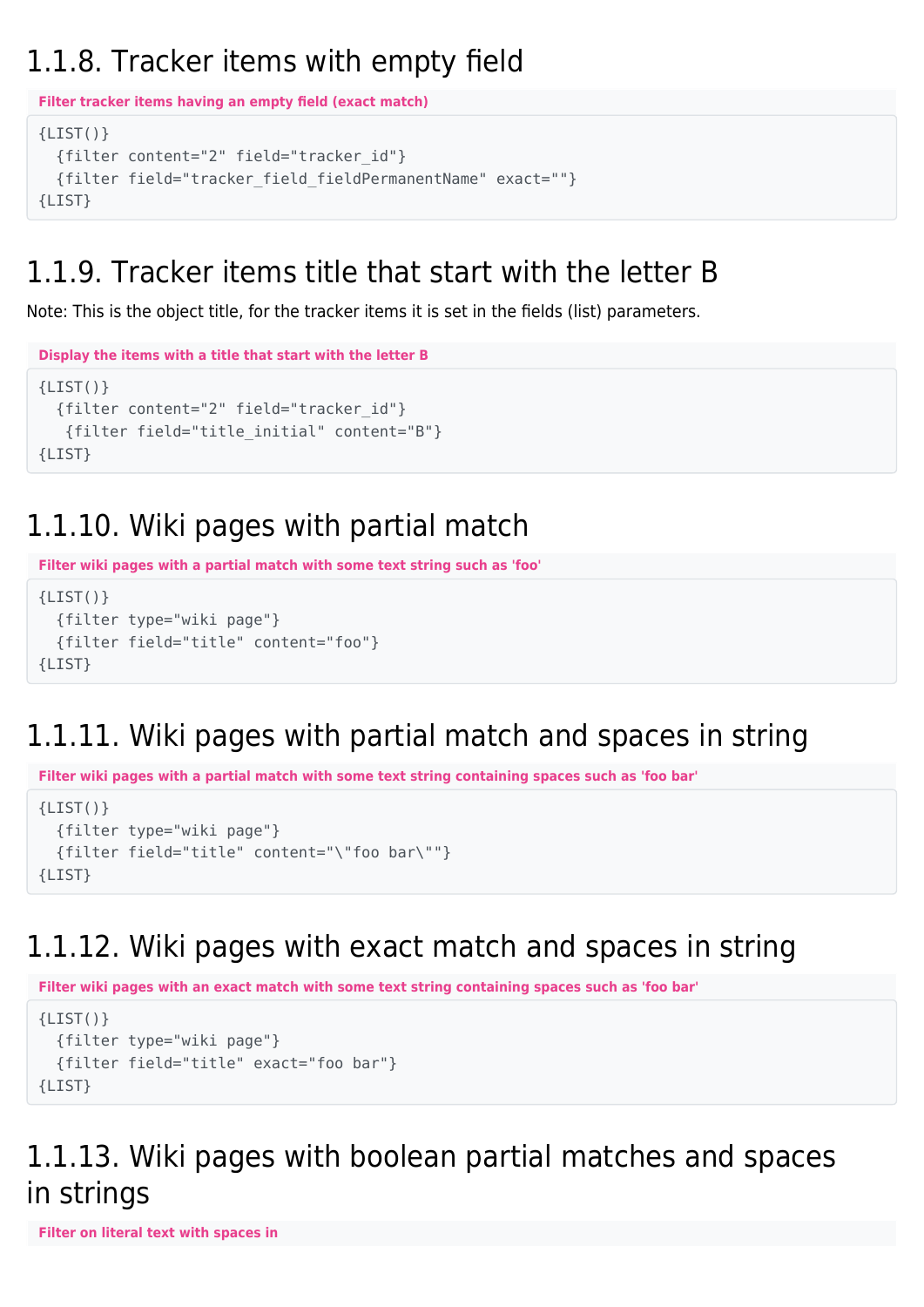```
{LIST()}
     {filter content="\"hello world\" OR \"goodbye world\""}
{LIST}
```
#### 1.1.14. Users in specific group(s)

```
Filter users in a specific group
{LIST() } {filter field="object_type" content="user"}
   {filter field="groups" multivalue="Customers OR Staff"}
{LIST}
```
#### 1.1.15. Related items

In this example we want to find all objects related to *trackeritem* itemId 42 related using the qualifier thing. related. content. Note we need to add *.invert* to the end of it becasue they are all related via a Relations field on this tracker, so the relation from their point of view is "inverted"

```
Related objects
{LIST() } {filter relation="42" objecttype="trackeritem" qualifier="thing.related.content.invert"}
{LIST}
```

```
Objects related to a wiki page
```

```
{LIST() } {filter relation="page name" objecttype="wiki page" qualifier="thing.related.content"}
{LIST}
```
### Related

For a list of available types: [Search and List from Unified Index](https://doc.tiki.org/Search-and-List-from-Unified-Index)

## All the LIST Plugin control blocks

- [PluginList pagination or list control block](https://doc.tiki.org/PluginList-pagination-or-list-control-block)
- [PluginList filter control block](https://doc.tiki.org/PluginList-filter-control-block)
- [PluginList output control block](https://doc.tiki.org/PluginList-output-control-block)
- [PluginList format control block](https://doc.tiki.org/PluginList-format-control-block)
- [PluginList display control block](https://doc.tiki.org/PluginList-display-control-block)
- [PluginList sort control block](https://doc.tiki.org/PluginList-sort-control-block)
- [PluginList advanced output control block](https://doc.tiki.org/PluginList-advanced-output-control-block)
- [PluginList multisearch output control block](https://doc.tiki.org/PluginList-multisearch-output-control-block)
- [PluginList aggregate control block](https://doc.tiki.org/PluginList-aggregate-control-block)
- [PluginList overview about control blocks parameters and values](https://doc.tiki.org/PluginList-overview-about-control-blocks-parameters-and-values)
- [Troubleshooting](https://doc.tiki.org/PluginList---Troubleshooting-The-List-Plugin)
- $\bullet$  [GUI](https://doc.tiki.org/PluginList---Graphical-User-Interface)